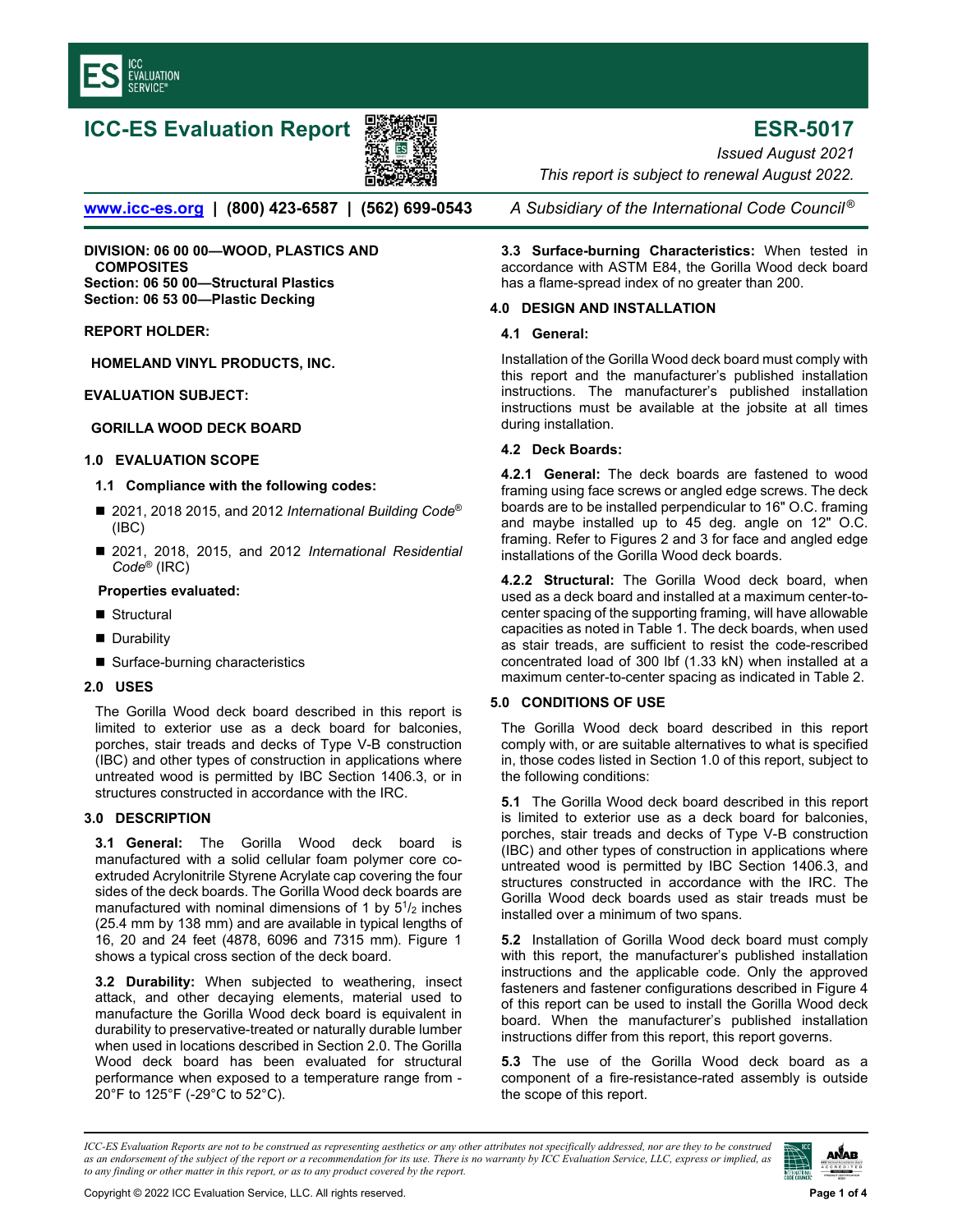**5.4** The compatibility of the fasteners and other metal hardware with the supporting construction, including chemically treated wood, is outside the scope of this report.

**5.5** Adjustment factors outlined in the ANSI/AWC *National Design Specification®* (NDS®) for Wood Construction and applicable codes must not apply to the allowable capacity and maximum spans for the Gorilla deck board.

**5.6** The Gorilla Wood deck board must be fastened directly to supporting joists. Where required by the code official, engineering calculations and construction documents consistent with this report must be submitted for approval. The calculations must verify that the supporting joists comply with the applicable building code requirements and are adequate to resist the loads imparted upon the deck board from the products and systems discussed in this report. The documents must contain details of the attachment to the supporting structure consistent with the requirements of this report. The documents must be prepared by a registered design professional where required by the statutes of the jurisdiction in which the project is to be constructed.

**5.7** The Gorilla Wood deck board is manufacturted at a Homeland Vinyl Products, Inc.'s facility located in Surgoinsville, Tennessee, under a quality-control program with inspections by ICC Evaluation Service, LLC.

#### **6.0 EVIDENCE SUBMITTED**

Data in accordance with the ICC-ES Acceptance Criteria for Deck Board Span Ratings and Guardrail Systems (Guards and Handrails) (AC174), dated January 2012 (editorially revised April 2021).

#### **7.0 IDENTIFICATION**

- **7.1** The Gorilla Wood Deck Board described in this report is identified on each package by a label bearing the report holder's name (Homeland Vinyl Products, Inc.); the product name; the date of manufacture; the span ratings for use as deck board and stair tread; and the ICC-ES mark of conformity or the ICC-ES evaluation report number (ESR-5017).
- **7.2** The report holder's contact information is the following:

**HOMELAND VINYL PRODUCTS, INC. 3300 PINSON VALLEY PARKWAY BIRMINGHAM, ALABAMA 35217 (205) 854-4330 www.homelandvinyl.com engineering@homelandvinyl.com**

| <b>DECK</b><br><b>BOARD</b>                | <b>FASTENING</b><br><b>SCREWS</b>                             | Fastener<br><b>Orientation</b>           | <b>MAXIMUM</b><br><b>SPAN</b><br>(inch) | <b>ALLOWABLE</b><br><b>LOAD-SPAN</b><br><b>RATING</b><br>(psf) | <b>WIND UPLIFT CAPACITY</b><br>(psf) |                         |
|--------------------------------------------|---------------------------------------------------------------|------------------------------------------|-----------------------------------------|----------------------------------------------------------------|--------------------------------------|-------------------------|
|                                            |                                                               |                                          |                                         |                                                                | 12-inch<br>o.c. framing              | 16-inch<br>o.c. framing |
| $1" \times 51/2"$<br>Gorilla<br>Deck Board | No. $10 \times 2^{3}/_{4}$ CAP-TOR<br>xd Epoxy coated         | Face<br>Installation                     | 16                                      | 100                                                            | $460^{3,4}$                          | $490^{3,5}$             |
|                                            | No. $9 \times 2^{1/2}$ Gripe Rite<br>Type 17 point star drive | Face<br>Installation                     | 16                                      | 100                                                            | 470 <sup>3,4</sup>                   | $500^{3,5}$             |
|                                            | No. $9 \times 2^{1/2}$ Kameleon<br><b>GRK</b>                 | Face<br>Installation                     | 16                                      | 100                                                            | $480^{3,4}$                          | $510^{3,5}$             |
|                                            | No. $7 \times 2^3 / _8$ " CAMO Edge                           | Angled Edge<br>Installation <sup>6</sup> | 16                                      | 100                                                            | $480^{3,4}$                          | $510^{3,5}$             |

## **TABLE 1—ALLOWABLE MAXIMUM SPAN LOAD-SPAN RATING AND WIND UPLIFT CAPACITIES**

For **SI:** 1 inch = 25.4mm, 1 psf = 47.9 Pa.

<sup>1</sup> Maximum span must be measured center-to-center of the supporting construction.<br>
<sup>2</sup> Maximum allowable capacity has been adjusted for durability. No further increases are permitted.<br>
<sup>3</sup> The tabulated wind uplift capac

#### **TABLE 2—MAXIMUM STAIR TREAD SPAN**

| <b>DECK BOARD</b>                                | <b>FASTENING</b><br><b>SCREWS</b>                  | <b>SPAN CONDITION</b> | MAXIMUM SPAN $(in.)1, 2$ |
|--------------------------------------------------|----------------------------------------------------|-----------------------|--------------------------|
| 1" x $5\frac{1}{2}$ " Gorilla Wood Deck<br>Board | No. 10 x $2\frac{3}{4}$ CAP-TOR<br>xd Epoxy coated | Two-span              |                          |

 $1$  Maximum span is the center-to-center distance of the supporting stair stringers.<br><sup>2</sup> Deck boards must be installed at 90-degree angle to the supporting stair stringers.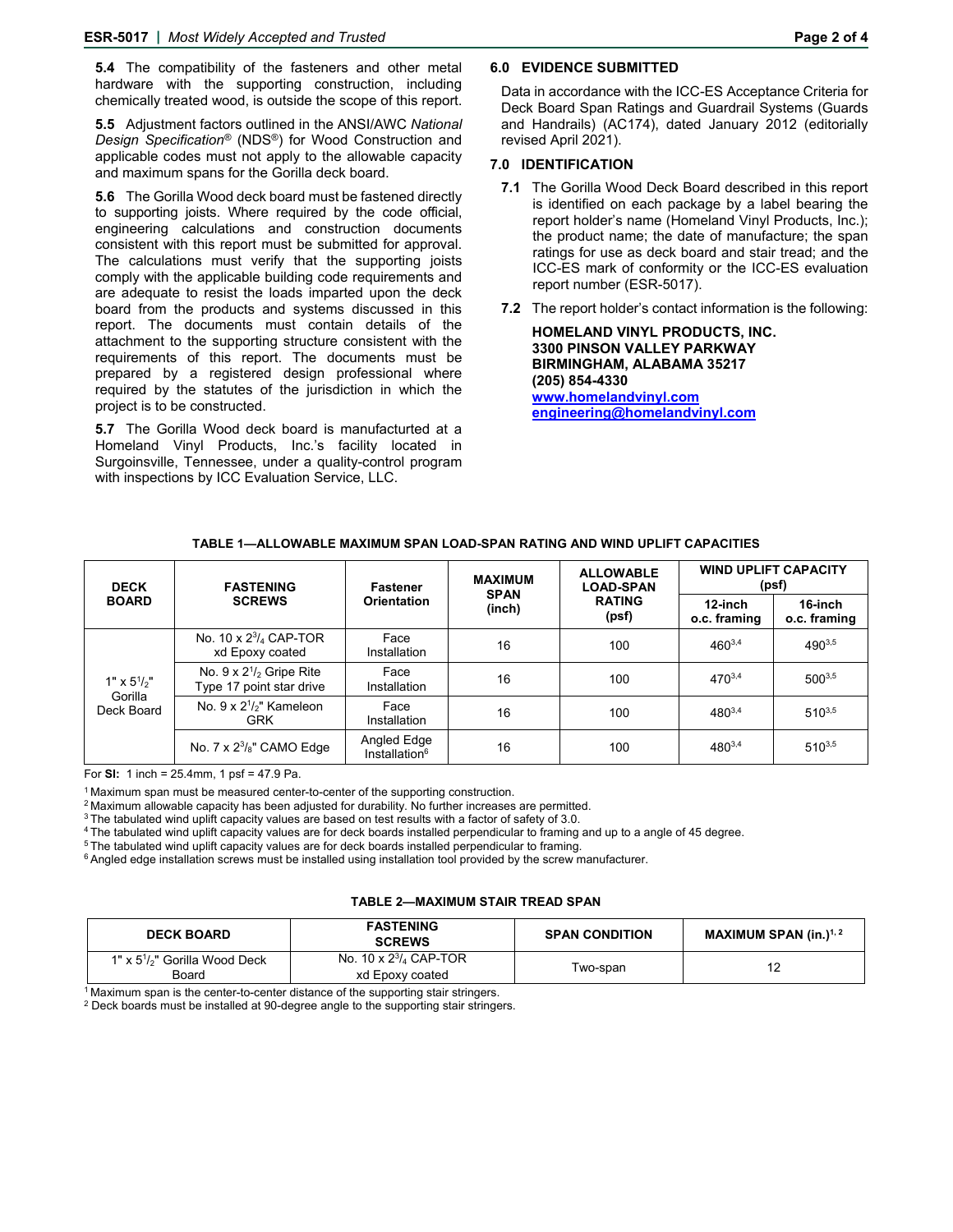





**FIGURE 2—INSTALLATION OF GORILLA WOOD DECK BOARD WITH FACE FASTENING**



**FIGURE 3—INSTALLATION OF GORILLA WOOD DECK BOARD WITH ANGLED EDGE FASTENING**